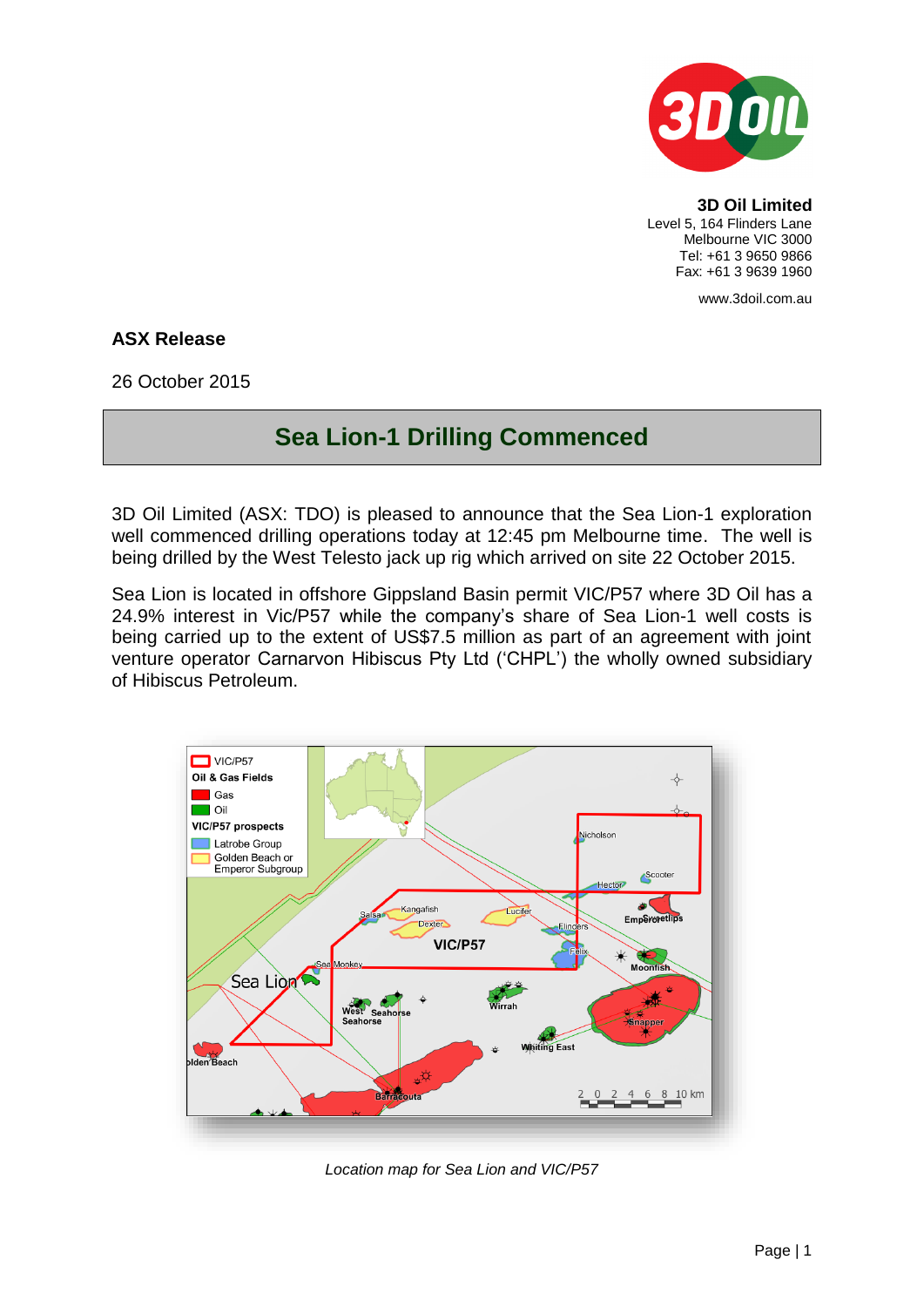

*West Telesto drilling rig on tow to the Sea Lion location*

The planned total depth of the Sea Lion-1 well is 1800m and operations are scheduled to take a total of approximately 3 - 4 weeks.

Sea Lion is considered highly prospective as it is on a proven oil-producing trend. and represents one of the last undrilled 4-way dip closures at the prolific 'Top Latrobe' level in the Gippsland Basin. The combination of prominent mapped depth structure and the likely presence of thick high quality reservoir sands overlain by the regional seal provides the ingredients of a high quality target.

An independent report has assessed the Sea Lion most likely (P50) Prospective Resource at 11.0MMbbl of oil (combined probabilistic estimate for the three main target levels).